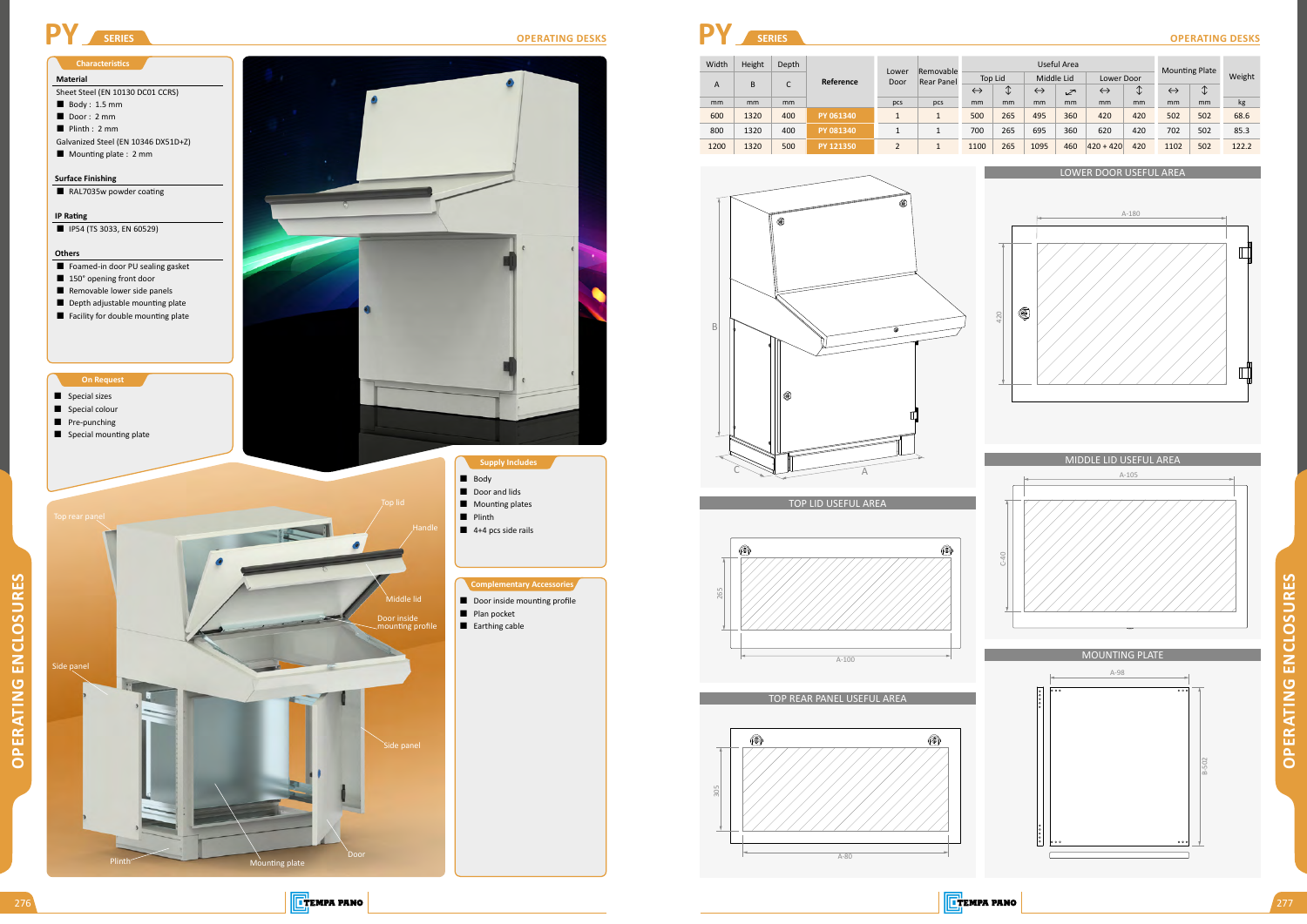

**OPERATING ENCLOSURES OPERATING ENCLOSURES**

|                  | <b>LOWER DOOR</b> |                               |             |        |                     |                 |                |             |                |        |  |
|------------------|-------------------|-------------------------------|-------------|--------|---------------------|-----------------|----------------|-------------|----------------|--------|--|
|                  | Width             | Height                        | Wide        | Length | Useful Area         |                 |                | Lock        | Hinge          | Weight |  |
| Reference        | $\overline{A}$    | B.                            | X1          | Y1     | W1                  | H1              | Door           | <b>Type</b> |                |        |  |
|                  | mm                | mm                            | mm          | mm     | mm                  | mm              | pcs            | $\ast$      | pcs            | kg     |  |
| <b>AS KP0606</b> | 600               | 1320                          | 575         | 575    | 420                 | 420             |                | С           | $\overline{2}$ | 5.2    |  |
| <b>AS KP0806</b> | 800               | 1320                          | 775         | 575    | 620                 | 420             |                | С           | 2              | 7.1    |  |
| PY AKKP1260      | 1200              | 1320                          | $587 + 587$ | 575    | $420 + 420$         | 420             | $\overline{2}$ | C           | $\overline{4}$ | 10.8   |  |
| Characteristics  |                   |                               |             |        |                     |                 |                |             |                |        |  |
|                  |                   |                               |             |        |                     | Supply Includes |                |             |                |        |  |
| <b>Material</b>  |                   | <b>DIN EN 10130 DC01 CCRS</b> |             |        | $\blacksquare$ Lock |                 |                |             |                |        |  |

■ Surface Finishing RAL7035w powder coating ■Thickness 2 mm





\* C: Quarter Turn

**TEMPA PANO** 

| <b>TOP REAR PANEL</b> |                               |                         |      |        |      |                     |                   |             |        |  |  |
|-----------------------|-------------------------------|-------------------------|------|--------|------|---------------------|-------------------|-------------|--------|--|--|
|                       | Width                         | Height                  | Wide | Length |      | Useful Area         |                   | Lock        |        |  |  |
| Reference             | A                             | B                       | X1   | Y1     | W1   | H1                  | Lock              | <b>Type</b> | Weight |  |  |
|                       | mm                            | <sub>mm</sub>           | mm   | mm     | mm   | <sub>mm</sub>       | pcs               | $\ast$      | kg     |  |  |
| PY UKST0642           | 600                           | 1320                    | 556  | 375    | 520  | 305                 | $\overline{2}$    | C           | 3.3    |  |  |
| PY UKST0842           | 800                           | 1320                    | 756  | 375    | 720  | 305                 | $\overline{2}$    | C           | 4.5    |  |  |
| PY UKST1242           | 1200                          | 1320                    | 1156 | 375    | 1120 | 305                 | $\overline{2}$    | C           | 6.9    |  |  |
| Characteristics       |                               |                         |      |        |      | Supply Includes     |                   |             |        |  |  |
| <b>Material</b>       | <b>DIN EN 10130 DC01 CCRS</b> |                         |      |        |      | $\blacksquare$ Lock |                   |             |        |  |  |
| Surface Finishing     |                               | RAL7035w powder coating |      |        |      |                     | * C: Quarter Turn |             |        |  |  |
| Thickness             | $2 \, \text{mm}$              |                         |      |        |      |                     |                   |             |        |  |  |
|                       |                               |                         |      |        |      |                     |                   |             |        |  |  |

| _ulduelidi  | LUIN EIN TUTOU DEUI CENS                  |
|-------------|-------------------------------------------|
|             | Surface Finishing RAL7035w powder coating |
| ■ Thickness | $2 \text{ mm}$                            |





**Hinges** 

**Reference**

A B X1 Y1 W1 H1

mm mm mm mm mm mm pcs \* pcs kg

|                 | <b>MIDDLE LID</b> |       |               |        |             |                 |                |                               |        |
|-----------------|-------------------|-------|---------------|--------|-------------|-----------------|----------------|-------------------------------|--------|
|                 | Width             | Depth | Wide          | Length | Useful Area |                 |                |                               |        |
| Reference       | A                 | C     | X1            | Y1     | W1          | H1              | Hinge          | Lock Type                     | Weight |
|                 | mm                | mm    | <sub>mm</sub> | mm     | mm          | <sub>mm</sub>   | pcs            | $\ast$                        | kg     |
| PY OKKP0620     | 600               | 400   | 595           | 500    | 495         | 360             | $\overline{2}$ | С                             | 4.7    |
| PY OKKP0820     | 800               | 400   | 795           | 500    | 695         | 360             | $\overline{2}$ | C                             | 6.3    |
| PY OKKP1220     | 1200              | 500   | 1195          | 500    | 1095        | 460             | $\overline{2}$ | $\overline{\phantom{0}}$<br>J | 9.5    |
| Characteristics |                   |       |               |        |             | Supply Includes |                |                               |        |

| PY UKKP0642              | 600              | 1320                    | 595  | 387 | 500  | 265                 |                   | $\sqrt{ }$<br>◡ | 2              | 3.8 |  |
|--------------------------|------------------|-------------------------|------|-----|------|---------------------|-------------------|-----------------|----------------|-----|--|
| PY UKKP0842              | 800              | 1320                    | 795  | 387 | 700  | 265                 |                   | ◡               | 2              | 4.9 |  |
| <b>PY UKKP1242</b>       | 1200             | 1320                    | 1195 | 387 | 1100 | 265                 |                   | $\sqrt{2}$<br>◡ | $\overline{2}$ | 7.3 |  |
| haracteristics           | Supply Includes  |                         |      |     |      |                     |                   |                 |                |     |  |
| Material                 |                  | DIN EN 10130 DC01 CCRS  |      |     |      | $\blacksquare$ Lock |                   |                 |                |     |  |
| <b>Surface Finishing</b> |                  | RAL7035w powder coating |      |     |      | <b>Hinges</b>       |                   |                 |                |     |  |
| Thickness                | $2 \, \text{mm}$ |                         |      |     |      |                     | * C: Quarter Turn |                 |                |     |  |
|                          |                  |                         |      |     |      |                     |                   |                 |                |     |  |



Width | Height | Wide | Length | Useful Area

# **PY** SERIES OPERATING DESKS

**TOP COVER TOP LID**

Material DIN EN 10130 DC01 CCRS Surface Finishing RAL7035w powder coating





| <b>E</b> TEMPA PANO |  |
|---------------------|--|

Characteristics

■Thickness 2 mm

Lid Lock Type Hinge Weight



Material DIN EN 10130 DC01 CCRS Surface Finishing RAL7035w powder coating

| <b>Supply Includes</b> |
|------------------------|
| $\blacksquare$ Lock    |
| <b>Hinges</b>          |
| * C: Quarter Turn      |